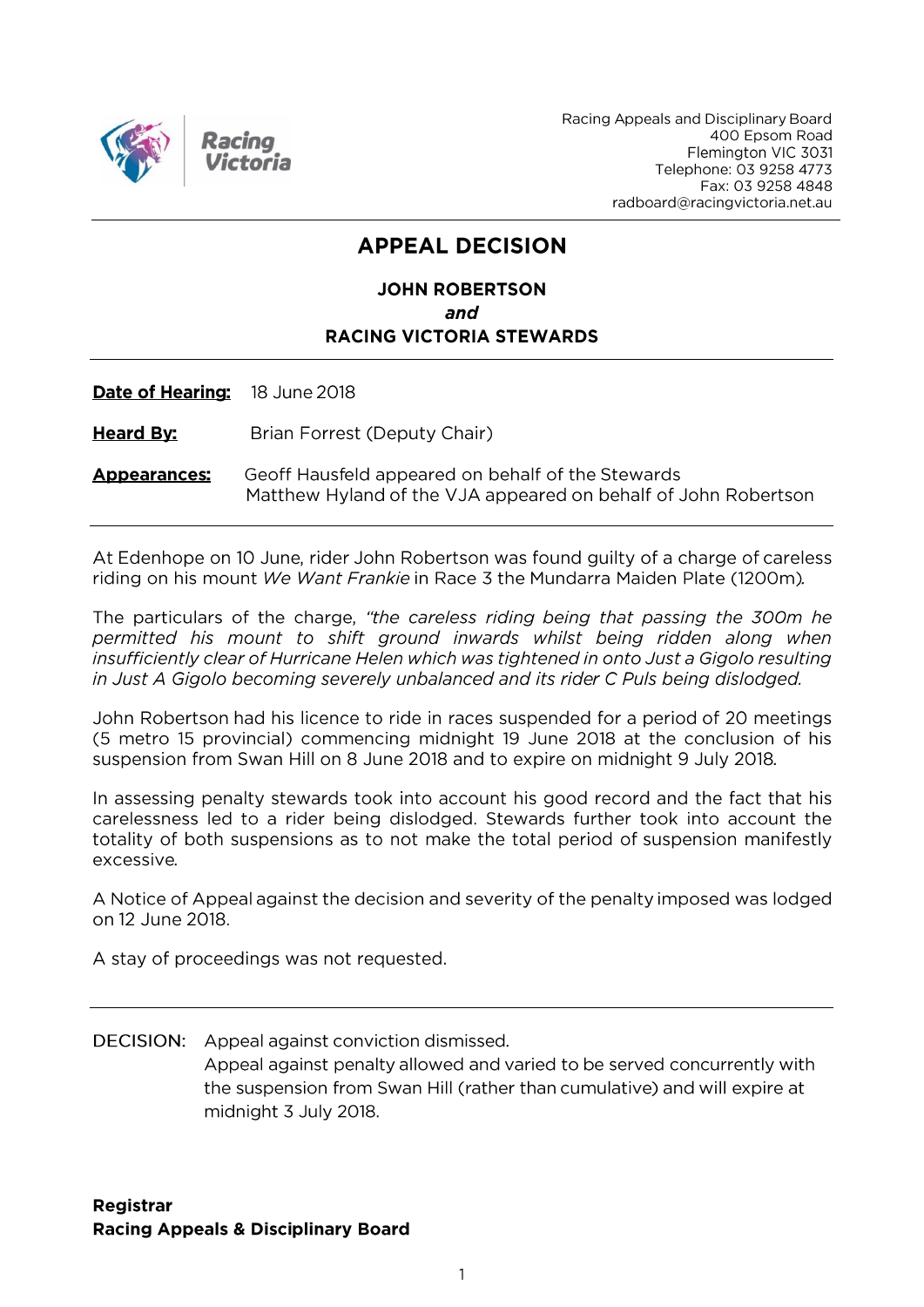# **TRANSCRIPT OF PROCEEDINGS**

## **RACING APPEALS AND DISCIPLINARY BOARD**

\_\_\_\_\_\_\_\_\_\_\_\_\_\_\_\_\_\_\_\_\_\_\_\_\_\_\_\_\_\_\_\_\_\_\_\_\_\_\_\_\_\_\_\_\_\_\_\_\_\_\_\_\_\_\_\_\_\_\_\_\_\_\_

**MR B. FORREST, Deputy Chairman**

**EXTRACT OF PROCEEDINGS**

**DECISION**

**JOHN ROBERTSON**

**and** 

## **RACING VICTORIA STEWARDS**

#### **RACING VICTORIA CENTRE, FLEMINGTON**

#### **MONDAY, 18 JUNE 2018**

MR M. HYLAND appeared on behalf of Mr J. Robertson

MR G. HAUSFELD appeared on behalf of the RVL Stewards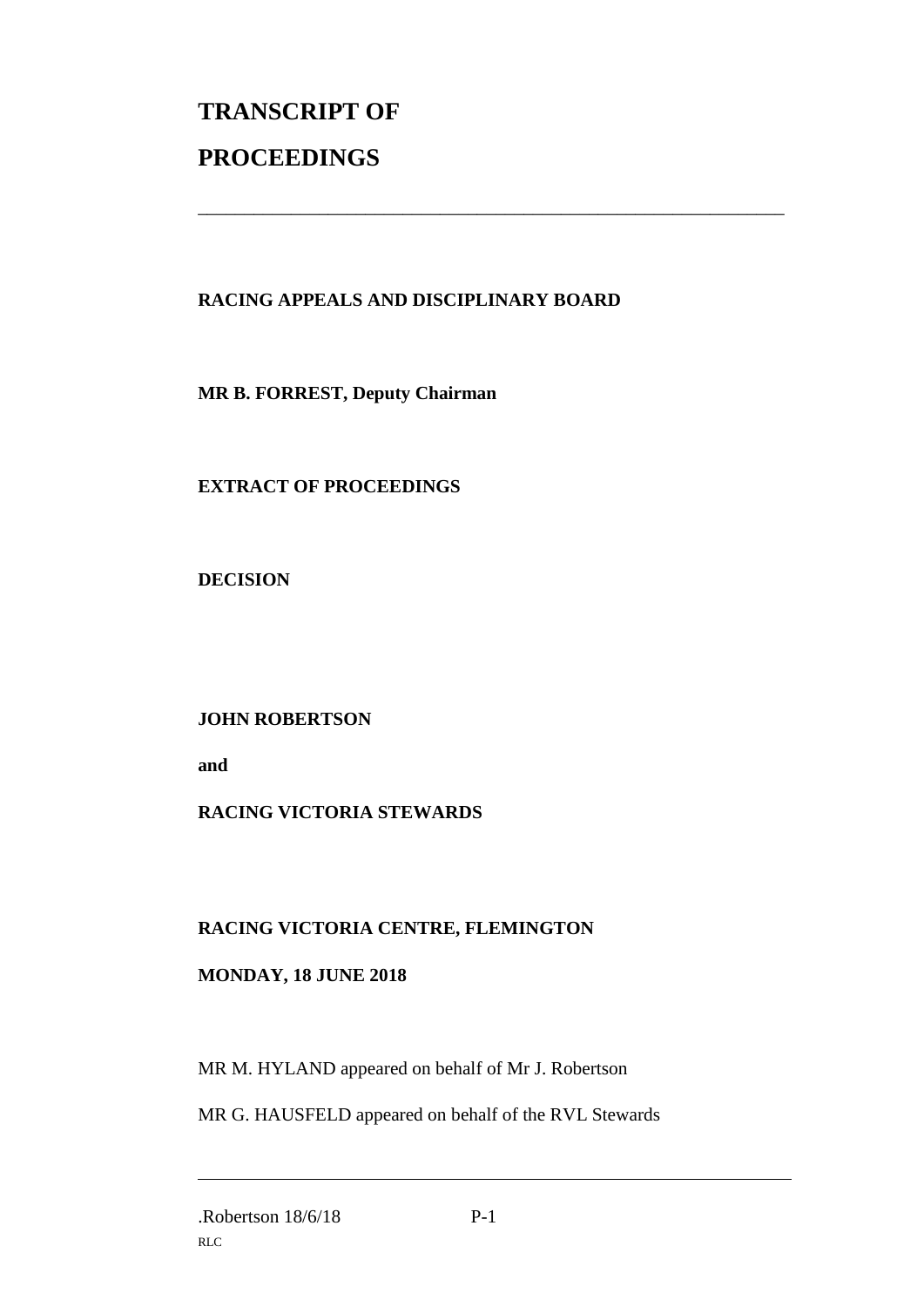DEPUTY CHAIRMAN: Jockey John Robertson has appealed a conviction and 20-meeting penalty for careless riding in race 3, the Mundarra Maiden Plate at Edenhope on 10 June. The charge was that approaching the 300-metre mark, John Robertson permitted his mount, We Want Frankie, to shift ground inwards when not sufficiently clear of Hurricane Helen, ridden by Ben Thompson, resulting in that horse being tightened in onto Just A Gigolo, ridden by Christine Puls, resulting in that horse becoming unbalanced and Christine Puls being dislodged.

Steward, Mr Cookson, who was stationed in the tower at the home turn, observed that as the field entered the home straight, John Robertson was racing on the outside of Ben Thompson, about a half to three-quarters of a length away, and on the inside of Ben Thompson was Christine Puls near the rails. We Want Frankie shifted in when given a tap with the whip and had taken Hurricane Helen in onto Just A Gigolo which clipped Hurricane Helen's heels.

At the race-day Stewards' inquiry, Christine Puls said that as entering the home straight, she was travelling well and had sufficient room to be improving inside Ben Thompson and travelled three to four strides before being tightened for room, being unsure whether it was from a bump from the outside horse, striking the rail. Ben Thompson said his mount was under pressure. He was doing his best to hold his line, aware that Christine Puls was on his inside and John Robertson neat on his outside, a half to three-quarters of a length in front. In answer to the Stewards, he said the cause of the contact was as a result of John Robertson's mount shifting in. When the contact came from the outside,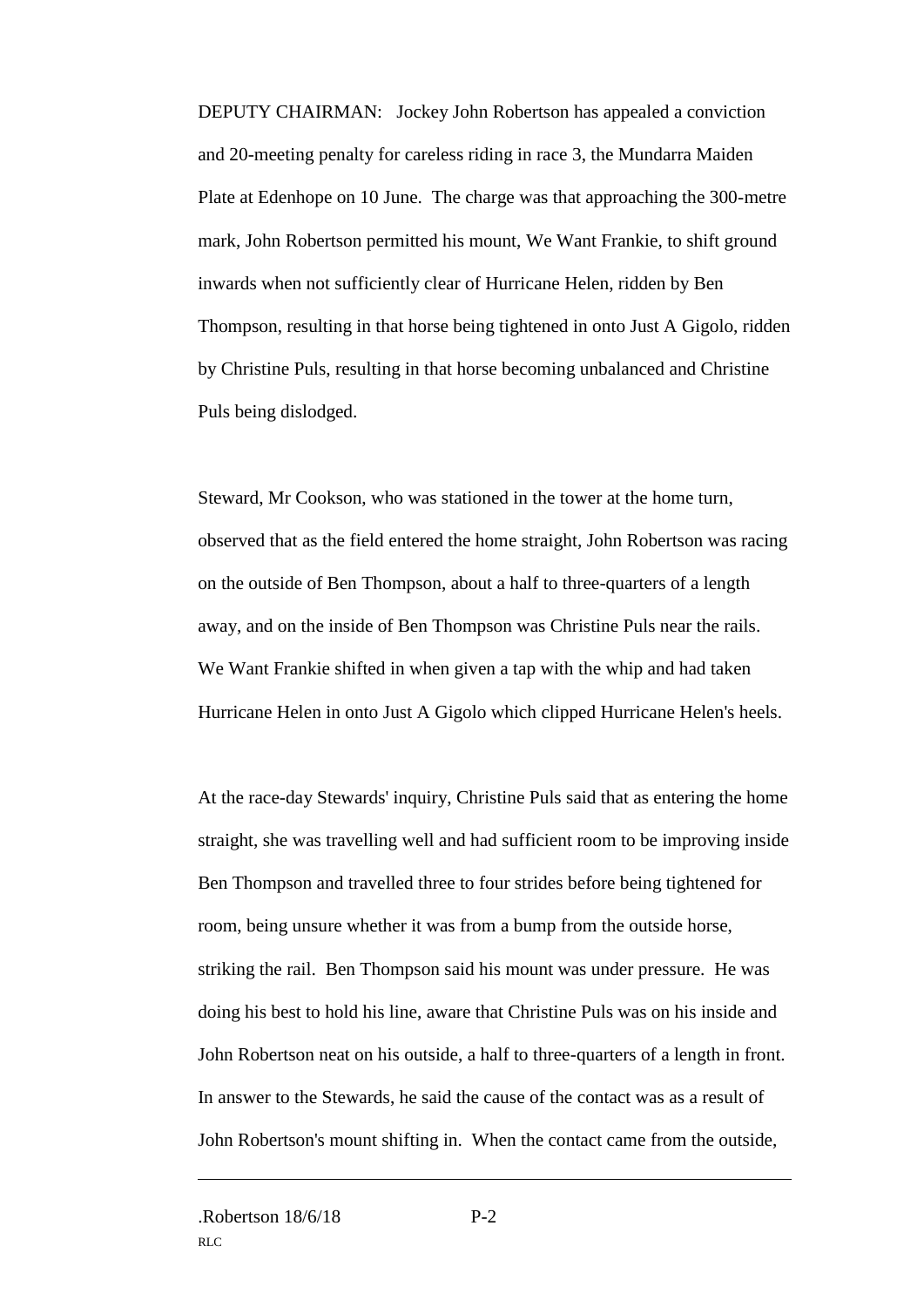he had no other option, he said, than to shift in. He agreed that his horse may have overreacted a touch to the contact from outside and also agreed that John Robertson quickly relieved the pressure.

John Robertson, who was racing on the outside, said that when he gave his mount a backhander, he shifted in suddenly about half a horse. He heard a yell from the inside and immediately grabbed the reins and did what he could to hold his line. He considered the behaviour of Ben Thompson's horse contributed to the interference. In his notice of appeal he stated:

*I do not believe the footage confirms I am responsible for the incident.*

Mr Hyland, on behalf of John Robertson, argued there were a number of factors, including the limited nature of the film evidence, the characteristics of the track, namely the awkward turn into the straight, the possible overreaction of Ben Thompson's mount, all of which he submitted entitled John Robertson to the benefit of the doubt.

While it is accepted there is some force in these submissions from Mr Hyland and that the film evidence is of limited assistance, at the end of the day, the person in the best position to observe what occurred was Mr Cookson, an experienced Steward, and I accept his evidence as to what he saw. Accordingly, the appeal against conviction is dismissed.